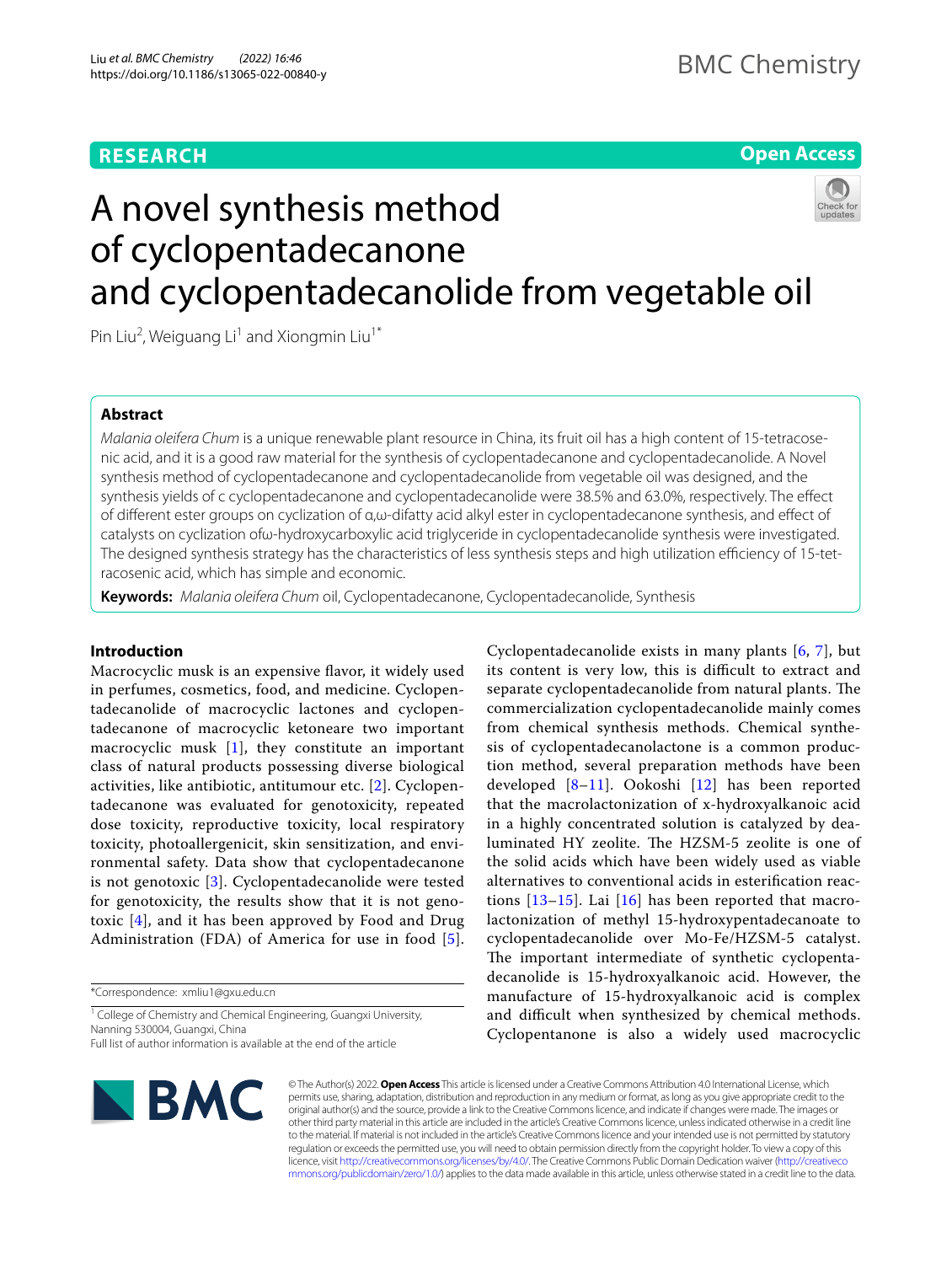musk compounds, cyclopentadecanone occurs, along with cyclopentadecanol in the secretion of the North American musk rat, as a natural product, its produces very little. There are many synthetic methods of cyclopentanone, McGinty reported the fragrance material review on cyclopentadecanone [\[17\]](#page-5-13). Many synthetic routes of cyclopentadecanone have been reported  $[18–23]$  $[18–23]$  $[18–23]$  $[18–23]$ . The common feature of cyclopentadecanolide and cyclopentadecanone is that they are a macrocyclic compound with 15 carbon atoms. The synthesis methods of 15-hydroxypentadecarboxylic acid and1, 15-pentadecanedioate is complex, if chemical synthesis is used from petroleum products. The synthesis of cyclopentadecanolide and cyclopentadecanone from biological resources is worthy of attention. Rana [\[24\]](#page-5-16) and Sytniczuk et al. [[25\]](#page-5-17) reported on study synthesis of macrocyclic lactones and ketones using biomass. Yao et al. [[26](#page-5-18)] synthesized macrocyclic musk compounds from rapeseed oil. Erucic acid is the main component in rapeseed oil. In the synthesis of cyclopentadecanolide and cyclopentadecanone, the carbon chain needs to be increased, and the synthetic route is long.

*Malania oleifera Chun* and *S. K. Lee* (simple name: *Malania oleifera Chum*) is a wild woody plant, mainly distributed in Guangxi and Yunnan Province of China [[27\]](#page-5-19). Its fruits contains oils and fats  $[28]$  $[28]$  $[28]$  (50–60% by weight) in which the main component is 15-tetracosenoic acid (nervonic acid) (45–55%), erucic acid (15–25%) and oleic acid  $(20-30%)$ . The aforementioned compound is a good candidate for synthesizing macrocyclic musks, such as Guo et al. [\[29](#page-5-21)] synthesized cyclopentadecanolide using 15-tetracosenoic acid. The key step of this synthesis method is to separate and purify compound 15-tetracosenoic from mixed fatty acids of *Malania oleifera Chum*. However, it is difficult to separate and purify 15-tetracosenoic acid from the fatty acids mixture [\[30](#page-5-22)], and the yield of 15-tetracosenoic acid is only 15%, the utilization rate of 15-tetracosenoic acid is very low. Therefore, the efficient utilization of 15-tetracosenoic acid has theoretical signifcance and practical application value.

In the present work, our purpose is to make efective use of natural plant resources and improve the utilization rate of 15 tetraenoic acid in *Malania oleifera Chum* oil, to fnd a simple and novel method to synthesize cyclopentadecanolide and cyclopentadecanone. The synthesis of macrocyclic compounds Cyclopentanol and cyclopentanone directly from maleic acid model oil is a new exploration. The unique feature of the synthetic method is that it does not need to convert oil into fatty acids and separate 15-tetracosenoic acid from mixed fatty acids, and its synthesis steps are few, the process route is short and the yield is high. This is very meaningful for the efficient utilization of renewable resources.

# **Materials and methods Materials and apparatus**

*Malania oleifera Chun* and *S. K. Lee* (simple name: *Malania oleifera Chum*) has been collected by the herbarium of Guangxi Institute of Botany, China, No.: IBK00373464. *Malania oleifera Chum* oil was extracted from fruit of *Malania oleifera Chun* harvested in Guangxi province of China. Plant species identifed by Professor Lai Jiaye, botany expert (College of Forestry, Guangxi University). The consists of oils and fats  $53.2\%$ (w/w), in which the fats mainly contain 15-tetracosenic acid 46.7%, 9-octadecenoic acid 27.9%, and erucic acid 12.5%, other fatty acids 12.9%.

Standard cyclopentadecanone was purchased from Aldrich Co. (USA), purity: 98.0%. Standard cyclopentadecanolide was purchased from Askrich Chemical Company Inc. (Japan), purity: 98%. In order to In order to further verify the correctness of the synthetic product, the spectra (IR, GC-MS and NMR) of the synthetic product and the standard were compared. Hexane, Shanghai Adamas-β Co. (China), purity: 97.0%. Acetic acid, Shanghai Adamas-β Co. (China), purity: 99.5%.

IR spectra were recorded by a SHIMAZHU FT-IR8400S spectrometer (Japan). Mass spectra were determined by SHIMAZHU GC-MS/QP5050A (Japan). NMR spectra were recorded by AVANCE III HD 600 NMR (Bruker, Switizerland).

# **Extraction of** *Malania oleifera Chum* **oil and preparation of fatty acid methyl esters**

The extraction followed Soxhlet method using 50 g sample of *Malania oleifera Chum*. It included the crushed *Malania oleifera Chum* and 8 h Soxhlet refux in petroleum ether of boiling range 60–80 ℃. Preparation of fatty acid methyl esters used a slightly modifed method based on Simoneau and Vicario et al. [[31,](#page-5-23) [32](#page-5-24)].

#### **Analysis of reaction products**

SHIMAZHU GC-MS/QP5050A (Japan) equipped with USA J&W Co. DB-1 column  $(30.0 \text{ m} \times 0.25 \text{ mm} \times 0.25 \text{ m})$  was used for compound identifcation. Helium was employed as carrier gas at a constant flow rate of 1.5 mL min<sup>-1</sup>. Initial oven temperature was set at 150 ℃, held for 1 min, ramped at 4 ℃ min<sup>-1</sup> to 270 ℃ and held for further 5 min with heated capillary transfer line maintained at 270 ℃. Splitless injection was carried out at 270 ℃ and 0.2 µL of sample was injected. In the GC/MS full scan mode, *m*/*z* 40 to *m*/*z* 450 was recorded. Chromatographic peaks were identifed with NIST mass spectral data library and the retention times were compared with standard compounds listed in NIST 2008 Mass Spectral Libraries V2.2 (Additional fle [1](#page-4-0)).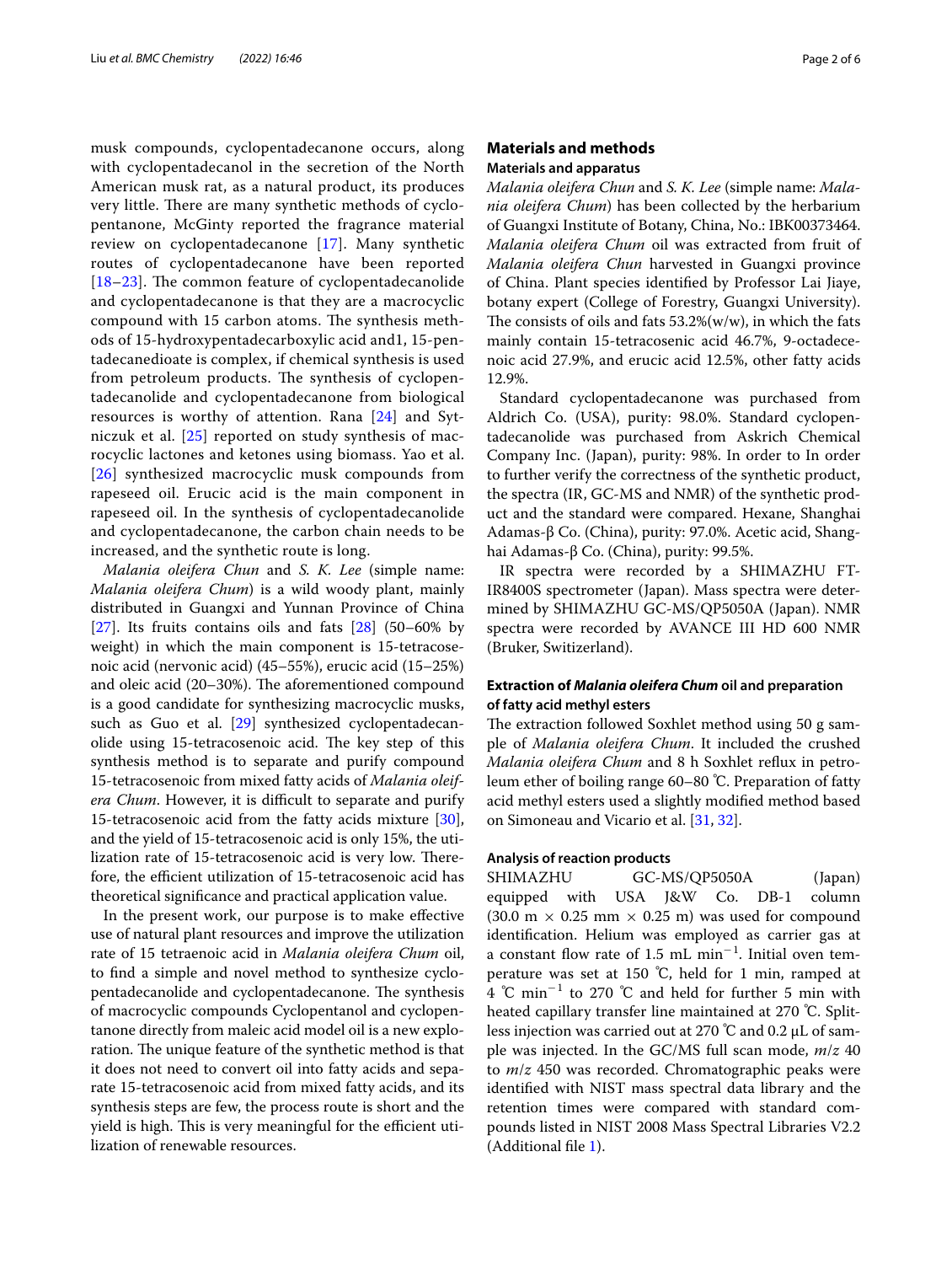#### **Preparation of cyclopentadecanone**

A solution of *Malania olceifera* Chum oil (40.0 g) in hexane (300 mL) and acetic acid (90 mL) was ozonized at 0 °C for 4 h, and then  $H_2O_2$  (30%, 40 mL) was added dropwisely for another 3 h period at room temperature. The reaction mixture was added to ice water, filtered and washed with water to obtain solid. The solid was dried to give 30 g mixed products P1.

P1 30 g, Methanol (270 g), and sulfuric acid (6 g) was mixed and refluxed for 4 h. The mixture was cooled, extracted with diethyl ether(100 mL 2 times), distilled to provide 30 g mixture of products P2.

P2 30 g in xylene (40 mL) was added to pulverized sodium (10 g) in refuxing xylene (500 mL) under nitrogen during 1 h. The mixture was refluxed for 1 h. Then, 150 mL ethanol was added slowly to the reactor at 80 ℃, after cooling to room temperature. Acetic acid (100 mL) was added to reactor, followed by 150 mL water. The xylene solution was separated from reaction mixture, and then treated with water. Xylene was evaporated under reduced pressure. The residue was distilled to give 16.0 g acyloin.

Hydrochloric acid (16 mL) was added to the mixture of crude acyloin  $(16.0 \text{ g})$  and Zn powder  $(4 \text{ g})$  during 1 h at 110 ℃. After the reaction maintained for another 30 min, the mixture was cooled to room temperature, extracted with benzene (200 mL), and washed with water.

The mixture was distilled, separated by vacuum distillation (or vacuum distillation of glycerin as entrainer) and recrystalled with ethanol to obtain cyclopentadecanone 16.0 g with purity of 97.4%.

#### **Preparation of cyclopentadecanolide**

A solution of Malania olceifera Chum oil (200.0 g) in hexane (200 mL) and ethanol (200 mL) was ozonized at 0 ℃ for 4 h, and then reactant was added dropwisely 50 g potassium borohydride was dissolved in 500 mL aqueous solution at 10  $°C$  for 3 h. Then neutralize to neutrality with hydrochloric acid for 2 h, fltration, washing with water for 3 times, and drying to obtain ω- hydroxycarboxylic acid triglyceride 135 g.

Put ω- hydroxycarboxylic acid triglyceride (5) (100 g) and catalyst into 1000 mL three bottles, then slowly add glycerol and heating up to make glycerol distillate at vacuum degree is <755 mmHg, and mixture products 75 g was obtained when reaction is 40 h. The mixture was fractionating by distillation and recrystallized by ethanol, and cyclopentadecanolide 47 g were obtained.

# **Structural characterization of cyclopentadecanone and cyclopentadecanolide**

The structures of cyclopentadecanone and cyclopentadecanolide were determined by IR (KBr), GC-MS,

<sup>1</sup>H NMR (600 MHz, CDCl<sub>3</sub>) and <sup>13</sup>C NMR (600 MHz,  $CDCl<sub>3</sub>$ ), and compared with their standards.

# **Results and discussion Synthetic strategy of cyclopentadecanone and cyclopentadecanolide**

Although there are many preparation methods for cyclopentadecanone [[18,](#page-5-14) [19](#page-5-25)], the key reaction step is shown in Fig. [1.](#page-2-0)

Therefore, the most important difficulty in the synthesis of cyclopentanone is how to obtain raw material MeOOC(CH<sub>2</sub>)<sub>13</sub>COOMe or HOOC(CH<sub>2</sub>)<sub>13</sub>COOH. Cyclopentadecanolide and cyclopentadecanone have similar carbon structure. Its commercial synthesis method is based on 15-hydroxypentadecarboxylic acid [[8,](#page-5-7) [9](#page-5-26)]. Guo et al. [\[29\]](#page-5-21) prepared 15-pentahydroxypentadecanoic acid from *Malania oleifera Chum* oil (1), and synthesized cyclopentadecanolide. The synthetic route is shown in Fig. [2](#page-3-0).

Although on chemical synthesis, the preparation of mixed fats of is simple from *Malania oleifera Chum* oil, but separation of 15-tetracosenic acid is difficult to use crystallization method, because15-tetracosenic acid, 9-octadecenoic acid and erucic acid properties are similar in mixed fats. The yield of 15-tetracosenic acid (purity 95%) is only about 10% from *Malania oleifera Chum* oil.

In order to make efficient use of *Malania oleifera Chum* oil (1) resources and shorten the synthesis route of cyclopentadecanone (4) and cyclopentadecanolide (7), we proposed a synthesis strategy, as shown in Fig. [3a](#page-3-1), b.

#### **Preparation of cyclopentadecanone**

Firstly, we conducted a typical synthesis method experiment, and the synthesis route is shown in Fig. [4.](#page-3-2)

Since the yield of 15-tetracosenic acid with a purity of more than 90% obtained from *Malania oleifera Chum* oil is low, the yield of cyclopentadecanone is only 12.8%.

Then, we carried out the synthesis experiment according to the synthesis strategy (Fig. [3a](#page-3-1)). It is noteworthy that in Fig. [3](#page-3-1)a, when group Me is replaced by other groups, does it affect the yield? The effect of groups on the yield of cyclopentadecanone was investigated and the result was shown in Table [1.](#page-4-1)

Table [1](#page-4-1) show that the yield of cyclopentadecanone from ethyl ester was the highest (38.5%) among these ester groups. If it is compared with the typical synthetic

<span id="page-2-0"></span>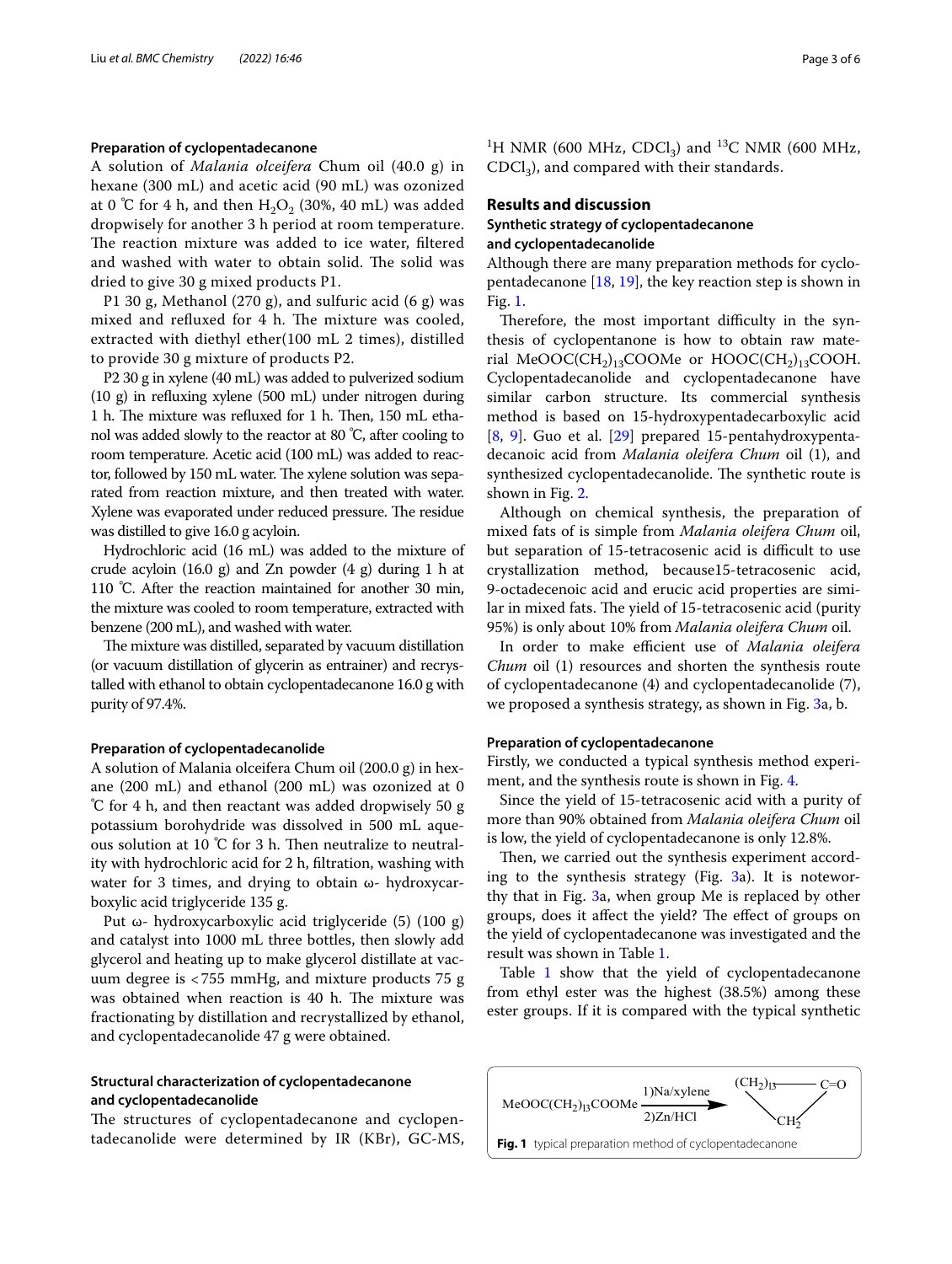

<span id="page-3-0"></span>

route, the yield of the new synthetic strategy is about three times that of the typical synthetic route. Therefore, when cyclopentadecanone is synthesized according to the synthesis strategy, the utilization rate of nerve acid in *Malania oleifera Chum* oil is high.

Comparing the prepared cyclopentadecanone with the standard cyclopentadecanone, IR (KBr), GC-MS, <sup>1</sup>H NMR (600 MHz, CDCl<sub>3</sub>) and <sup>13</sup>C NMR (600 MHz,  $CDCl<sub>3</sub>$ ) are identical.

Cyclopentadecanone is white solid, m.p. 60–61 ℃. IR (KBr): 3411, 2928, 2855, 1710, 1459, 1446, 1408, 1367, 1286, 1260, 1215, 1210, 1152, 1126, 1078, 729, 720, 570 cm−<sup>1</sup> . 1 H NMR (500 MHz, Chloroform-*d*) δ 2.43 (t, *J*=6.7 Hz, 1 H), 1.65 (q, *J*=6.7 Hz, 1 H), 1.43–1.32 (m, 2 H), 1.31 (dd, *J* = 6.4, 2.6 Hz, 3 H). <sup>13</sup> C NMR (126 MHz, Chloroform-*d*) δ 212.81, 212.81, 42.10, 27.58, 26.78, 26.73, 26.66, 26.44, 26.30, 23.46. GC-MS (EI): *m/z*=224.4  $(M^+).$ 

## **Preparation of cyclopentadecanolide**

*Malania oleifera Chum* is a renewable plant resource, and using its oil to synthesize cyclopentadecanolide has good application value.When cyclopentadecanolide was synthesized according to the preparation method of Fig. [2](#page-3-0), its total yield was only 15.3%, and active ingredient utilization rate is low.

<span id="page-3-2"></span><span id="page-3-1"></span>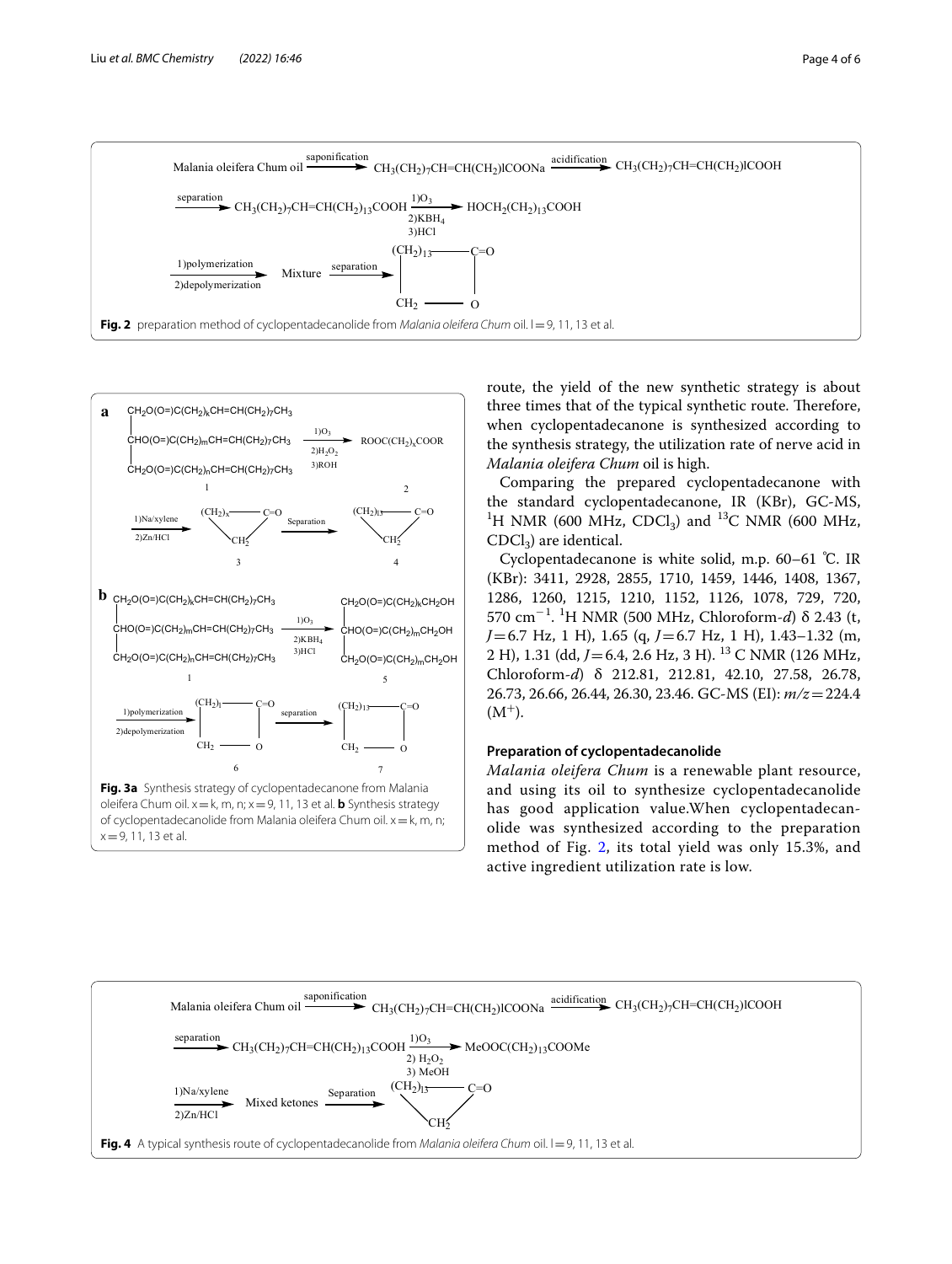### <span id="page-4-1"></span>**Table 1** The effect of groups on the yield

| <b>Ester groups</b>     | Yields <sup>a</sup> of<br>cyclopentadecanone<br>(%) |
|-------------------------|-----------------------------------------------------|
| methyl                  | 32.7                                                |
| ethyl                   | 38.5                                                |
| propyl                  | 31.1                                                |
| butyl                   | 21.0                                                |
| typical synthetic route | 12.8                                                |

<sup>a</sup> It is the yield calculated based on 15-tetracosenic acid as raw material

<span id="page-4-2"></span>**Table 2** Effect of catalysts on yields of cyclization

| catalysts on                 | <b>Yields of</b><br>cyclopentadecanolide<br>$(%)^a$ |
|------------------------------|-----------------------------------------------------|
| <b>NaOH</b>                  | 37.0                                                |
| CH <sub>3</sub> ONa          | 52.0                                                |
| CH <sub>3</sub> ONa/NaOH     | 63.0                                                |
| Preparation method of Fig. 2 | 15.3                                                |

<sup>a</sup> It is the yield calculated based on 15-tetracosenic acid as raw material

In order to make efficient use of resources, we designed a synthesis strategy, in the synthesis strategy (Fig.[3b](#page-3-1)), alkali catalyst is very important, so the catalyst effect was investigated, and the result was shown in Table [2](#page-4-2).

Table [2](#page-4-2) shows that the yield of cyclopentadecanolide is 63% when using mixed catalyst  $CH<sub>3</sub>ONa/$  NaOH, it is high compared with catalyst single NaOH or  $CH<sub>3</sub>ONa$ . Compared with the synthesis route in Fig. [2](#page-3-0), the yield of the new synthesis strategy is 4.1 times that of the synthesis method in Fig. [2](#page-3-0). Therefore this synthesis strategy is short and has the value of industrial application.

Comparing the prepared cyclopentadecanolide with the standard cyclopentadecanolide, IR (KBr), GC-MS, <sup>1</sup>H NMR (500 MHz, CDCl<sub>3</sub>) and <sup>13</sup>C NMR (126 MHz,  $CDCl<sub>3</sub>$ ) are identical.

Cyclopentadecanolide is white solid, m.p. 36–37 ℃. IR (KBr): 3468, 2925, 2856, 2685, 1738, 1462, 1377, 1350, 1285, 1248, 1234, 1166, 1109, 1071, 1061, 1054, 1014, 963, 879, 723 cm<sup>−1</sup>. <sup>1</sup>H NMR (500 MHz, Chloroform-*d*) δ 4.18–4.11 (m, 1 H), 2.38–2.30 (m, 1 H), 1.65 (dddd, *J*=19.1, 11.3, 7.8, 3.9 Hz, 2 H), 1.49–1.39 (m, 1 H), 1.35 (dd, *J*=6.0, 2.7 Hz, 5 H). 13C NMR (126 MHz, Chloroform-*d*) δ 174.05, 63.98, 34.42, 28.38, 27.76, 27.13, 27.10, 26.90, 26.66, 26.34, 26.03, 25.92, 25.84, 25.11, 24.93. GC-MS (EI): *m/z*=240.2 (M<sup>+</sup>).

#### **Conclusions**

Musk compounds cyclopentadecanone and cyclopentadecanolide were synthesized from *Malania oleifera Chum* oil of a renewable plant resource. A novel synthesis method of cyclopentadecanone and cyclopentadecanolide were developed. Preparation method of cyclopentadecanone is three steps process which consists of ozonization, oxidation and esterifcation, and total yield is 38.5% when in terms of 15-tetracosenic acid. The effects of ester groups on cyclopentadecanone were explored. Preparation method of cyclopentadecanolide is three steps process which consists of ozonization and reduction reaction, cyclization, separation and 63% yield of cyclopentadecanolide was obtained. The effect of catalysts on cyclization of ω-hydroxycarboxylic acid triglyceride was investigated. The synthesis strategy is a very short technological route, and it is easy to industrialize.

#### **Supplementary Information**

The online version contains supplementary material available at [https://doi.](https://doi.org/10.1186/s13065-022-00840-y) [org/10.1186/s13065-022-00840-y.](https://doi.org/10.1186/s13065-022-00840-y)

<span id="page-4-0"></span>**Additional fle 1:** Appendix. Ms of cyclopentadecanolide and cyclopentadecanone.

#### **Acknowledgements**

This work was supported by National Science Foundation of China (21776050, 11762003), Science and technology project of Education Department in Guangxi of China (2019KY0179).

#### **Author contributions**

PL and WL contributed to the method design, equipment improvement, synthetic reaction, collected data and compound analysis. PL and XL coordinated the study and wrote the manuscript. All authors read and approved the fnal manuscript.

#### **Funding**

National Natural Science Foundation of China (21776050 and 11762003), Science and technology project of Education Department in Guangxi of China (2019KY0179).

#### **Availability of data and materials**

All data generated or analysed during this study are included in this published article.

#### **Declarations**

#### **Ethics approval and consent to participate**

*Malania oleifera Chun* and *S. K. Lee* (simple name: *Malania oleifera Chum*) has been collected by the herbarium of Guangxi Institute of Botany, China, No.: IBK00373464. *Malania oleifera Chum* oil was extracted from fruit of *Malania oleifera Chun* harvested in Guangxi province of China. Plant species identifed by Professor Lai Jiaye, botany expert (College of Forestry, Guangxi University). Experimental research and feld studies on plants including the collection of plant material are comply with relevant guidelines and regulation.

#### **Consent for publication**

Not applicable.